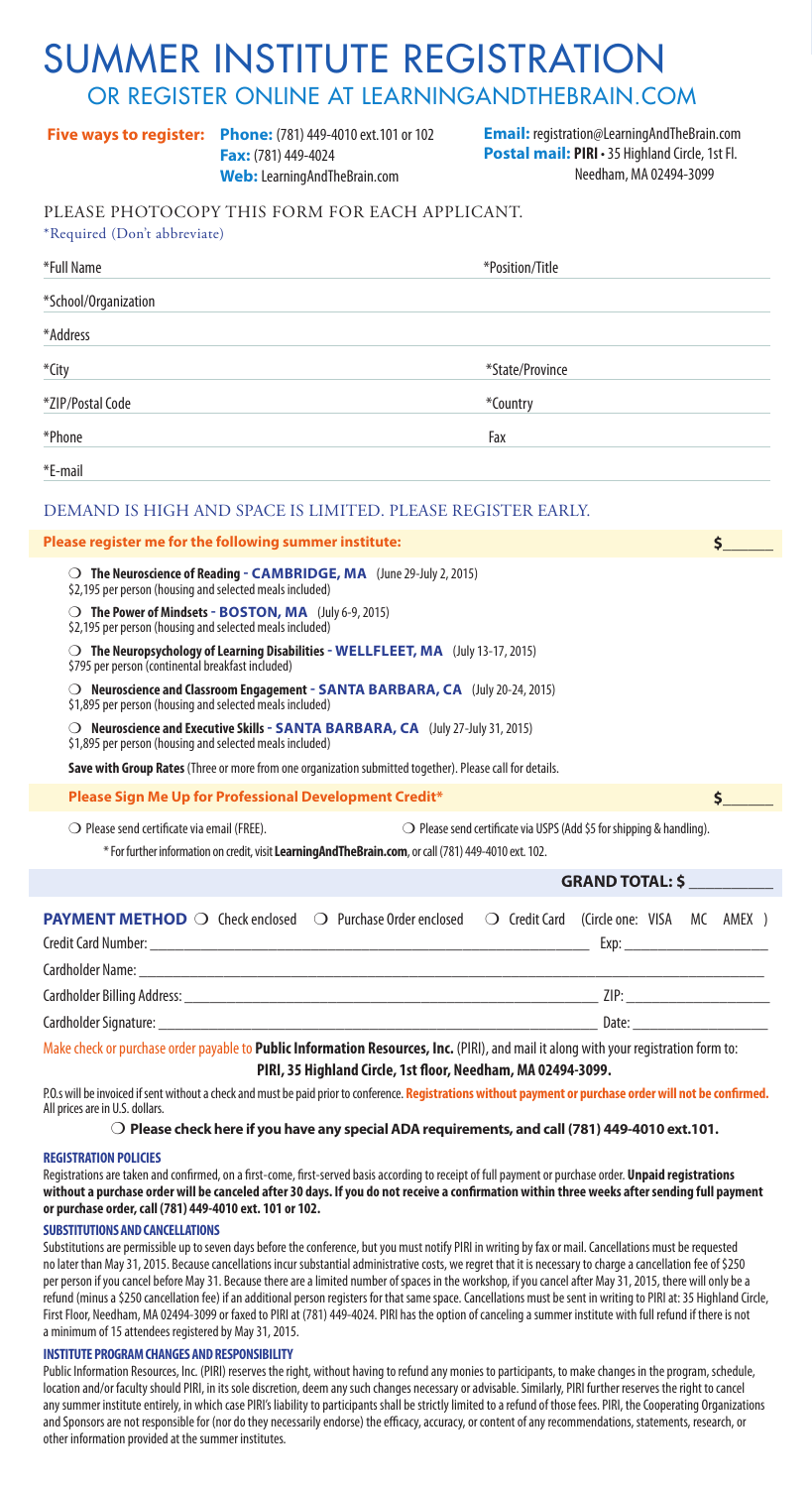#### **ABOUT LEARNING** *& the* **BRAIN® SUMMER INSTITUTES**

LEARNING *& the* BRAIN® has been bringing neuroscientists and educators together since 1999 to explore new research on the brain and learning and its application to education. In this multi-day workshop format, participants will be able to explore specific topics in depth from some of the top experts in their field.



These summer institutes are designed to provide educators and clinicians with both an understanding of some of the latest research in how students learn and practical knowledge to bring back to their schools. In order to facilitate learning, the summer institutes are limited in size. Each institute is designed to be a hands-on workshop with group projects. No previous coursework about the brain is required.

#### **WHAT TO EXPECT FROM THE INSTITUTES**

- Knowledge about the latest neuroscience findings on the brain and learning
- Strategies to improve instruction and intervention through brain science
- Group discussions and hands-on activities for a more in-depth experience
- Handouts and readings to help you better understand your students
- New ideas to immediately take back to your school or classroom
- Limited enrollment for more personalized interaction with faculty

#### **LOCATIONS FOR SUMMER INSTITUTES :**

#### **JUNE 29-JULY 2, 2015 (The Neuroscience of Reading)**

MIT Campus and Boston Marriott Cambridge, Cambridge, MA

#### **JULY 6-9, 2015 (The Power of Mindsets)**

Boston Park Plaza Hotel, Boston, MA

#### **JULY 13-17, 2015 (The Neuropsychology of Learning Disabilities)**

Wellfleet Preservation Hall, Wellfleet (Cape Cod), MA

#### **JULY 20-24, 2015 (Neuroscience and Classroom Engagement)**

University of California, Santa Barbara Campus, Santa Barbara, CA

#### **JULY 27-31, 2015 (Neuroscience and Executive Skills)**

University of California, Santa Barbara Campus, Santa Barbara, CA

Please check LearningAndTheBrain.com for directions.

#### **DAILY SCHEDULES**

Daily schedules are designed to combine lecture time with group projects and hands-on activities. The schedules provide participants with both intense work periods as well as downtime to explore the area around the institute. Detailed schedules for each summer institute can be found at LearningAndTheBrain.com.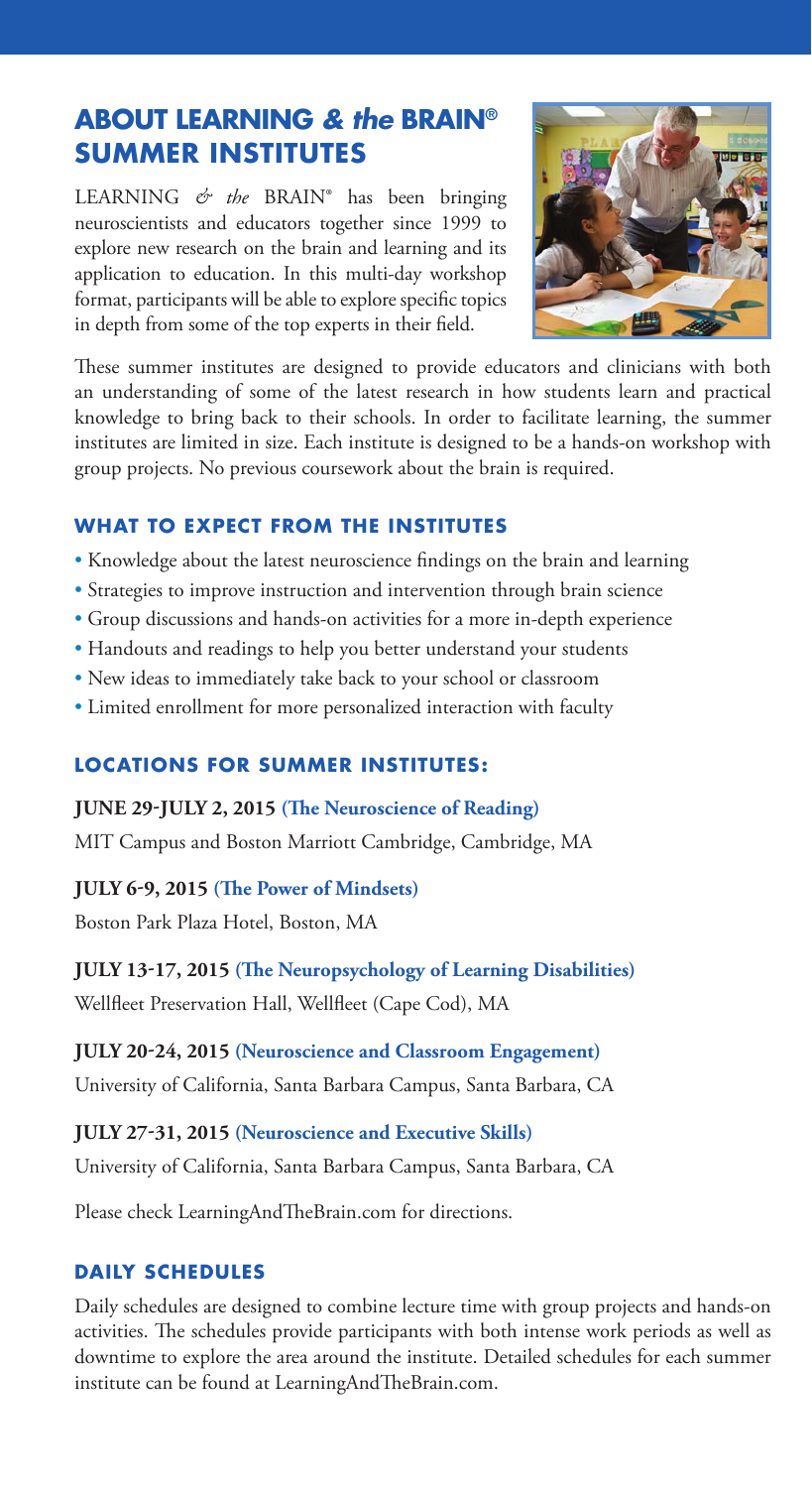#### **ACCOMMODATIONS**

For the Boston, Cambridge and Santa Barbara institutes, accommodations are included. Please check LearningAndTheBrain.com for details on the individual institute's facilities. For the Cape Cod institute, participants are responsible for arranging their own accommodations. Please check LearningAndTheBrain.com for recommendations on where to stay. All facilities are ADA compliant.

#### **MEALS**

Selected meals will be provided at the Boston, Cambridge and Santa Barbara institutes. Please check the individual schedule for each institute at LearningAndTheBrain.com for details on which meals are provided. At the Cape Cod institute, a continental breakfast is included each day.

#### **EARN PROFESSIONAL DEVELOPMENT CREDIT**

Earn up to 20 hours toward professional development credit for attending an institute. Credit is available for educators, psychologists, speech-language pathologists and certified counselors. Access LearningAndTheBrain.com for more information on the availability of professional development credit, or call 781-449-4010 x102.

Visit **LearningAndTheBrain.com** for more information on available ASHA CEUs.



### *"Learning & the Brain summer institutes provide a great setting for educators to explore topics in-depth."*

 **—Bonnie Dykman, LD Specialist**

Madison Metropolitan School District, Madison, WI



Find us on Facebook www.facebook.com/learningandthebrain



Follow us on Twitter @learningandtheb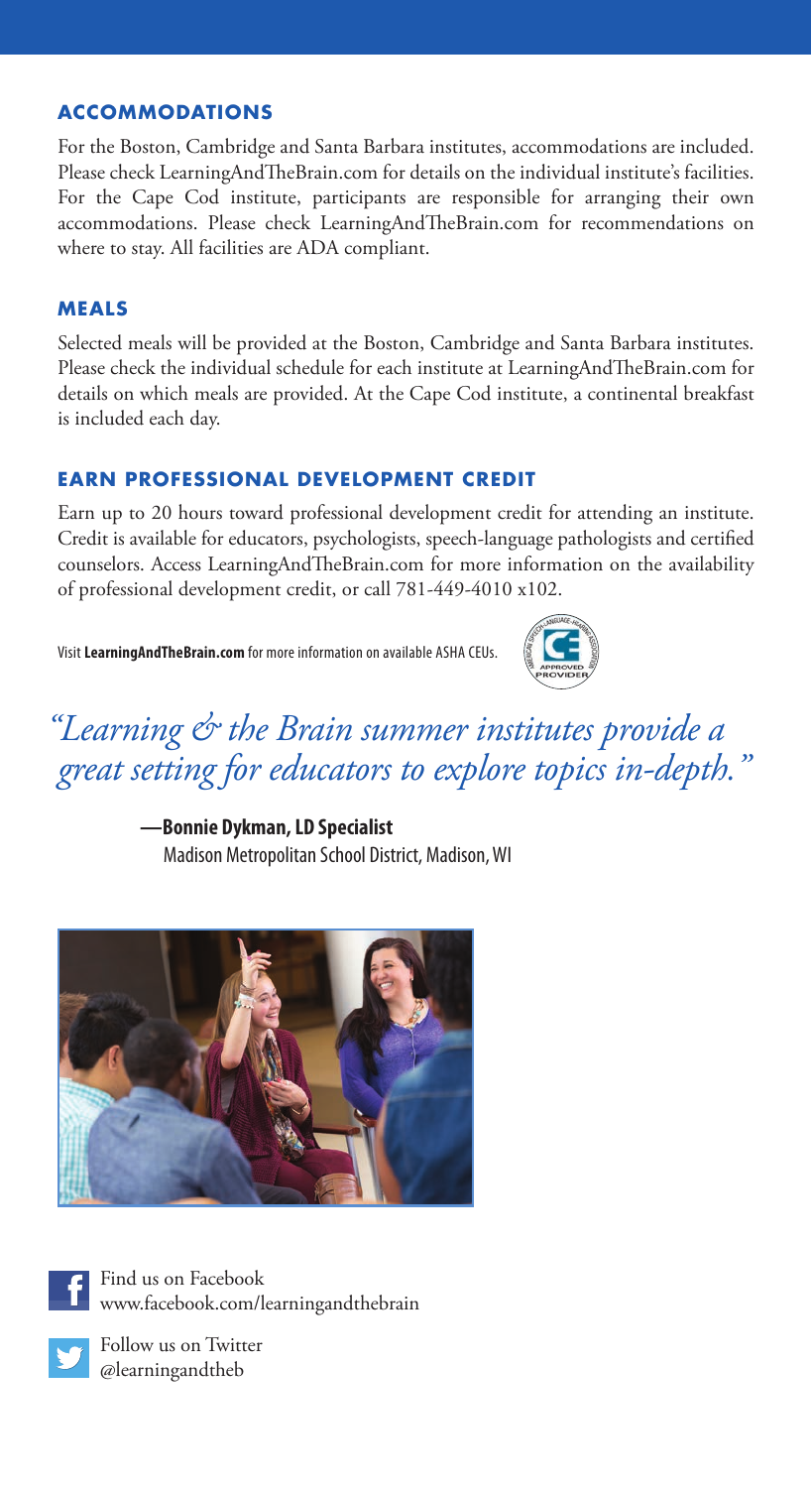

# LEARNING & the BRAIN® SUMMER INSTITUTES LEARNING *& the* BRAIN® SUMMER INSTITUTES Intensive Workshops for PreK through University Educators and Clinicians **Intensive Workshops for PreK through University Educators and Clinicians**



# JUNE 29-JULY 2, 2015 . Cambridge, MA THE NEUROSCIENCE OF READING THE NEUROSCIENCE OF READING

Workshop Leader: John D.E. Gabrieli, PhD Workshop Leader: John D.E. Gabrieli, PhD • Cambridge, MA **JUNE 29-JULY 2, 2015** 



# THE POWER OF MINDSETS THE POWER OF MINDSETS

Workshop Leader: Robert Brooks, PhD Workshop Leader: Robert Brooks, PhD JULY 6-9, 2015 . Boston, MA **JULY 6-9, 2015** • Boston, MA



# THE NEUROPSYCHOLOGY OF LEARNING DISABILITIES THE NEUROPSYCHOLOGY OF LEARNING DISABILITIES

Workshop Leader: Steven G. Feifer, DEd, NCSP, ABSNP Workshop Leader: Steven G. Feifer, DEd, NCSP, ABSNP  $[ULY 13-17, 2015 \cdot \text{Case Cod}, \text{MA}]$ **JULY 13-17, 2015** • Cape Cod, MA



# NEUROSCIENCE AND CLASSROOM ENGAGEMENT NEUROSCIENCE AND CLASSROOM ENGAGEMENT

JULY 20-24, 2015 • Santa Barbara, CA • Santa Barbara, CA**JULY 20-24, 2015**

NEUROSCIENCE AND EXECUTIVE SKILLS NEUROSCIENCE AND EXECUTIVE SKILLS

Workshop Leader: Judy A. Willis, MD, MEd Workshop Leader: Judy A. Willis, MD, MEd **JULY 27-31, 2015 •** Santa Barbara, CA **JULY 27-31, 2015** • Santa Barbara, CA

EARN PROFESSIONAL DEVELOPMENT CREDIT

EARN PROFESSIONAL DEVELOPMENT CREDIT

**Public Information Resources, Inc.** Public Information Resources, Inc. 35 Highland Circle, First Floor 35 Highland Circle, First Floor Needham, MA 02494-3099 Needham, MA 02494-3099 Presented by:

Presort Standard Presort Standard U.S. Postage Hudson, MA Permit #6 **PAID**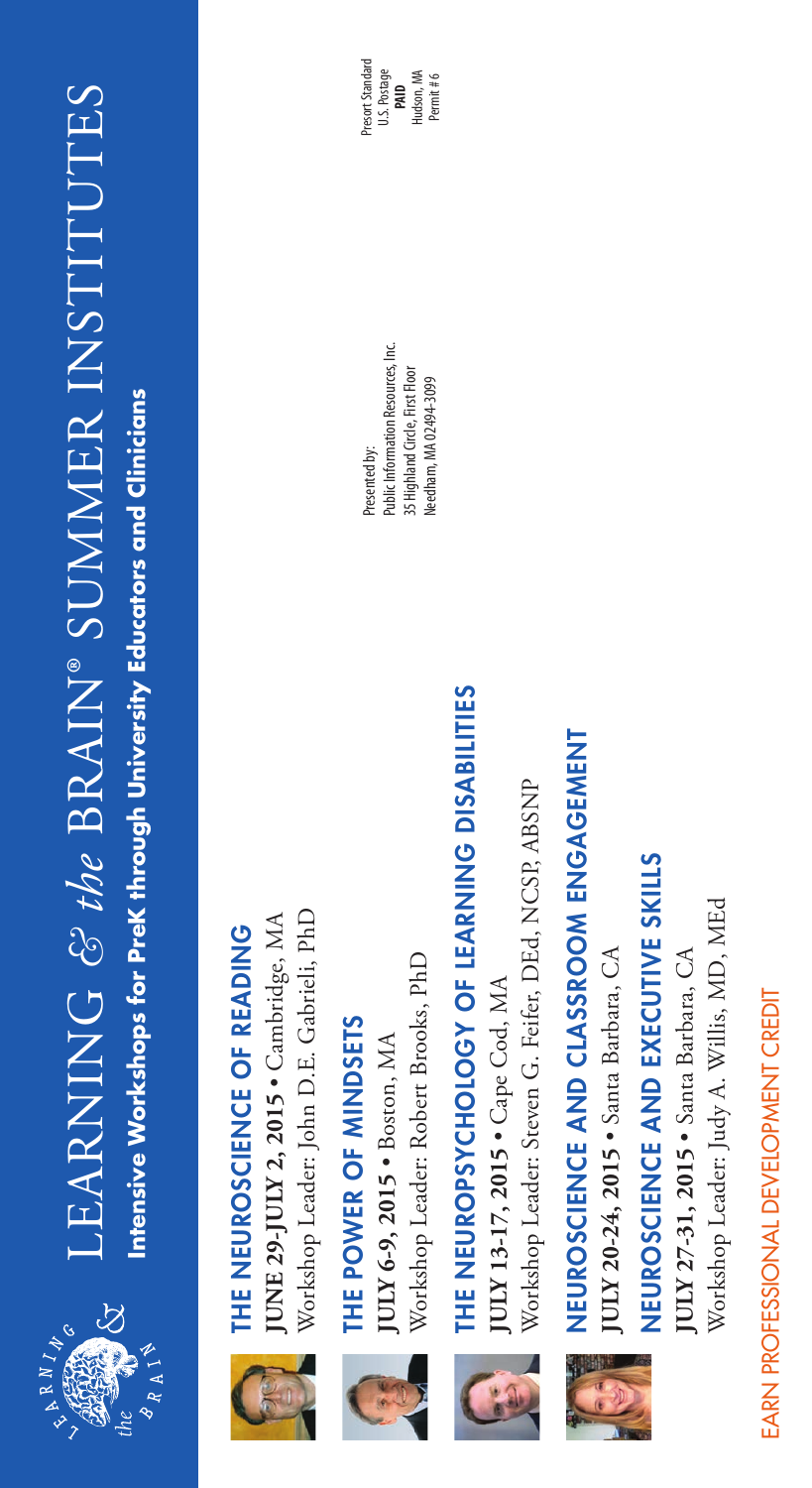

# LEARNING *& the* BRAIN® **SUMMER INSTITUTES**

THE NEUROSCIENCE OF READING JUNE 29-JULY 2, 2015 **Cambridge, MA**

 $\overline{u}$ 

THE POWER OF MINDSETS JULY 6-9, 2015 **Boston, MA** THE NEUROPSYCHOLOGY OF LEARNING DISABILITIES JULY 13-17, 2015 **Cape Cod, MA** NEUROSCIENCE AND CLASSROOM ENGAGEMENT JULY 20-24, 2015 **Santa Barbara, CA** NEUROSCIENCE AND EXECUTIVE SKILLS JULY 27-31, 2015 **Santa Barbara, CA**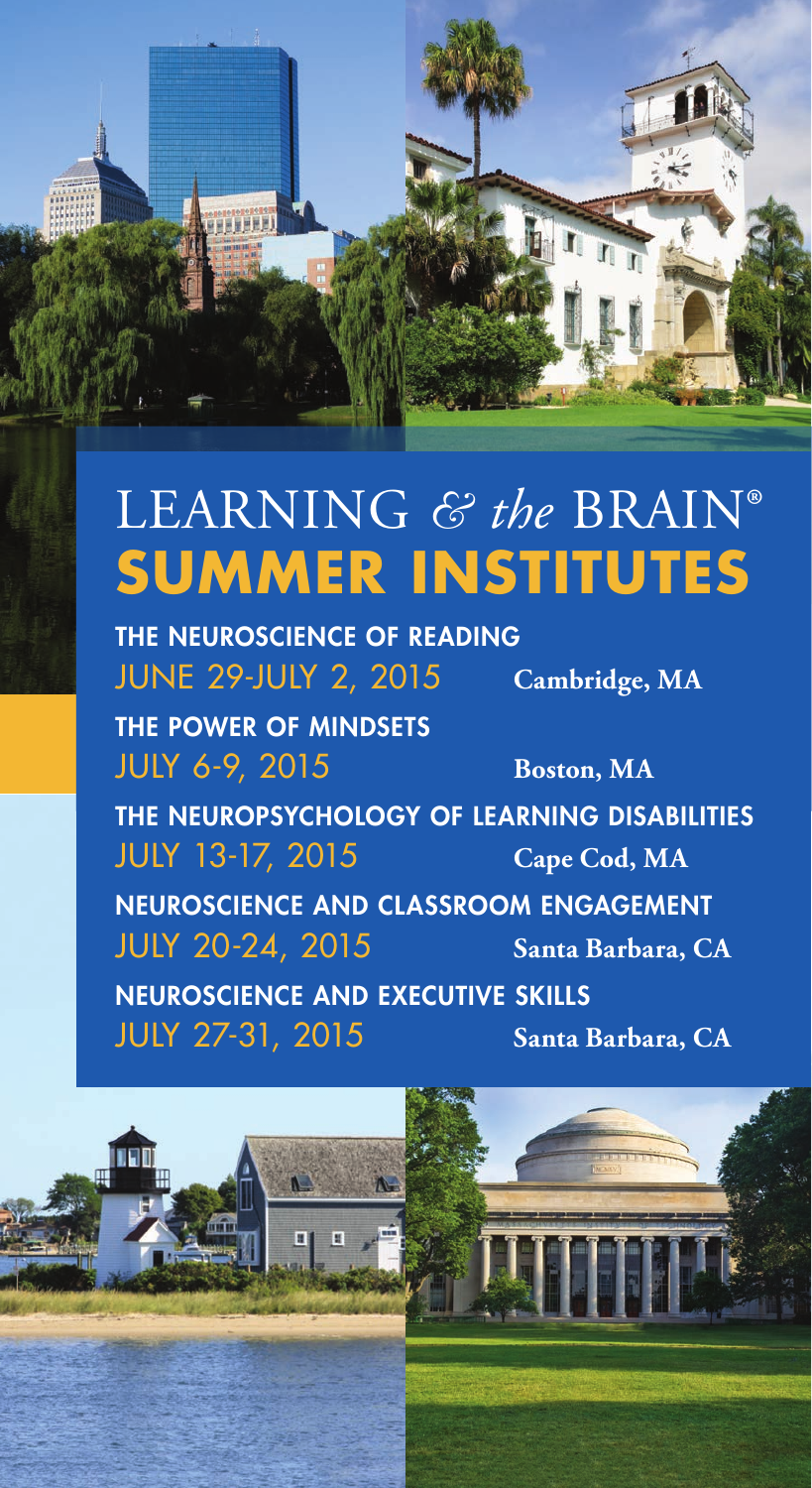## Using Research to Understand Reading Acquisition and Disorders **THE NEUROSCIENCE OF READING:**

#### JUNE 29-JULY 2, 2015 • CAMBRIDGE, MA

This institute will review what is currently known about the brain basis of reading ability and disability. Neuroimaging has revealed how plasticity in the child's brain supports learning to read, and how differences in brain structure and function are associated with reading disabilities, such as dyslexia. You will examine how neuroscience knowledge may be translated into educational policies and practices in relation to



topics such as diagnosis, prognosis, early identification of children at risk for dyslexia, and identification of children who will or will not benefit from a specific kind of intervention. Participants will also observe real, live neuroimaging measures including functional magnetic resonance imaging (fMRI). The institute is designed to be an intense, handson workshop with group projects and therefore is limited to 40 participants.

#### **LEARNING OBJECTIVES**

At this institute, you will learn to:

- Become proficient in understanding the brain basis of typical reading acquisition and reading disorders, such as dyslexia
- Delve deeper into recent advances in understanding the psychological basis of reading difficulties
- Interpret educational neuroscience results and understand how neuroimaging tools work
- Use neuroscience research to help predict reading outcomes and the response to interventions
- Recognize how reading acquisition and disorders differ across languages
- Evaluate the relevance of neuroscience research for students and teachers and how to be a critical consumer of neuroscience regarding the reading brain

#### **WHO SHOULD ATTEND**

This seminar will be applicable for PreK-12 teachers, reading specialists, administrators, school psychologists, school clinicians and education and college professors.

#### **INSTITUTE LOCATION, HOUSING AND MEALS**

Room and selected meals are included. Participants are housed in a hotel, the Boston Marriott Cambridge, where they will get their own room. The Boston Marriott Cambridge is located adjacent to the MIT campus, the site for this institute.

#### **WORKSHOP LEADER**



John D.E. Gabrieli, PhD, is a neuroscientist at the Massachusetts Institute of Technology and a faculty member of the McGovern Institute for Brain Research. He is a faculty member in the Department of Brain and Cognitive Sciences and Director of the Martinos Imaging Center at MIT and a Member of the Faculty of Education at the Harvard Graduate School of Education. Dr. Gabrieli is an expert on the brain mechanisms of human cognition, including

memory, thought and emotion and uses brain imaging to understand the brain basis of reading and reading disorders.

Joanna A. Christodoulou, EdD, will be the co-leader of this institute. She is an Assistant Professor at the MGH Institute of Health Professions and Research Affiliate at MIT.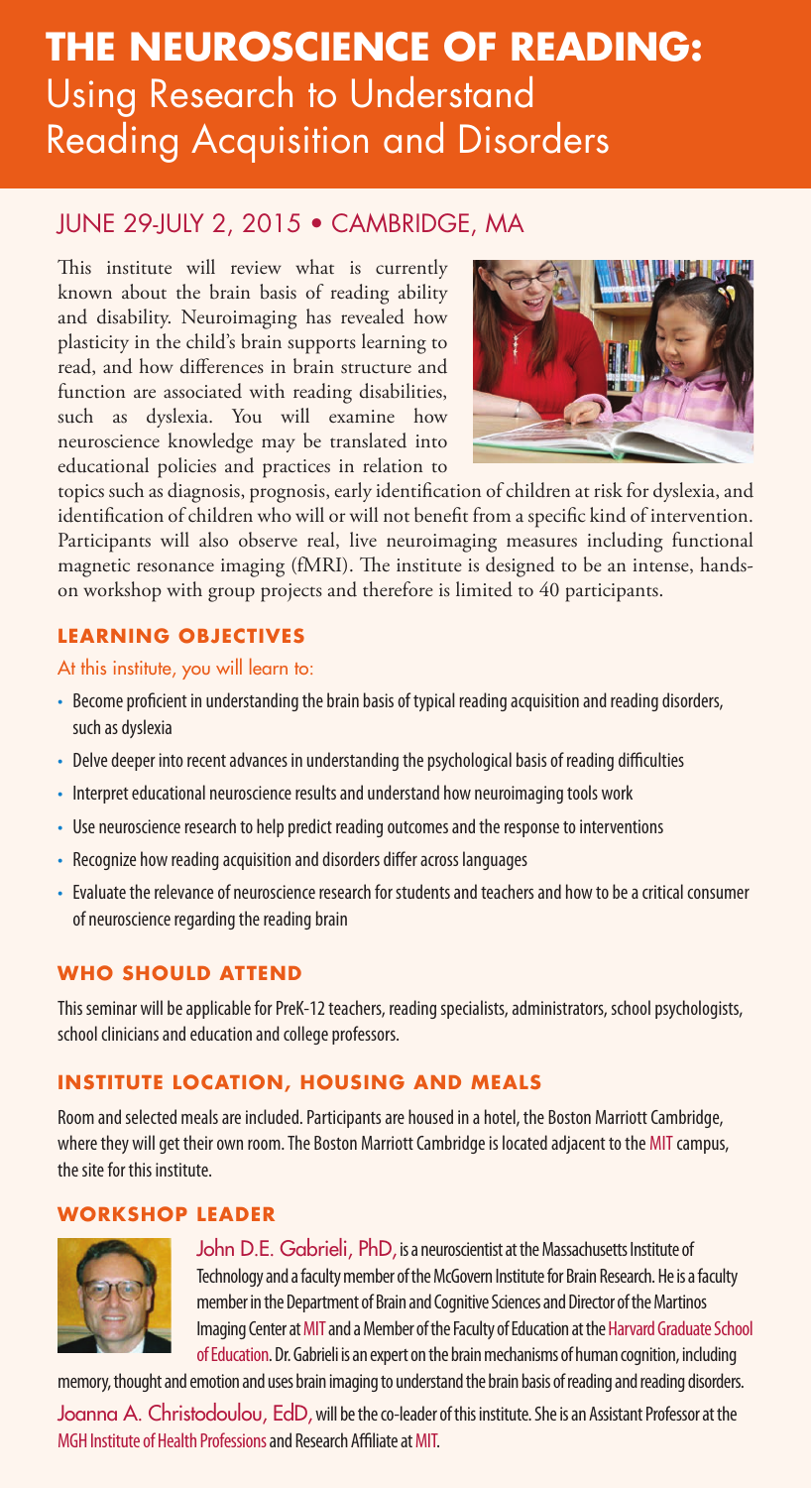## **THE POWER OF MINDSETS:** Promoting Positive School Climates and Motivation in Students

#### JULY 6-9, 2015 • BOSTON, MA

This institute will examine the concepts of student engagement, motivation and resilience through the lens of "mindsets." An understanding of the relationship among these concepts will allow participants to design and implement strategies that help to create a positive school climate. The mindsets of effective learners and effective educators will be identified. Techniques for lessening



burnout will be described. Lectures and case examples will be used to facilitate discussion of the various concepts and arrive at realistic, practical interventions for reinforcing a "motivating environment" in the school setting. The institute is designed to be an intense, hands-on workshop and is limited to 40 participants.

#### **LEARNING OBJECTIVES**

At this institute, you will learn to:

- Reinforce student engagement, intrinsic motivation and a positive school climate
- Nurture the ability of students to cope with stress and become more resilient
- Strengthen empathy and empathic communication
- Empower students to develop an increasing sense of ownership and responsibility for their own education
- Minimize and change the "negative scripts" that exist in the school environment
- Reinforce student caring and lessen bullying
- Become "stress hardy" and lessen feelings of disillusionment and burnout

#### **WHO SHOULD ATTEND**

This seminar will be applicable for PreK-12 teachers, administrators, school psychologists, school clinicians, counselors and education and psychology professors.

#### **INSTITUTE LOCATION, HOUSING AND MEALS**

Room and selected meals are included. Participants are housed at the Boston Park Plaza Hotel, the site of the institute, where they will get their own room. The Boston Park Plaza Hotel is located close to the Boston Public Garden and Boston's historic Back Bay neighborhood.

#### **WORKSHOP LEADER**



Robert Brooks, PhD, is a psychologist on the faculty of Harvard Medical School and former Director of the Department of Psychology at McLean Hospital, a private psychiatric facility. His first position at McLean was as principal of the school in the locked door unit of the child and adolescent program. He has lectured nationally and internationally and written extensively about the themes of school climate, motivation,

family relationships, education, resilience and achieving balance in our personal and professional lives.

He is the author or co-author of 15 books including *Raising a Self-Disciplined Child (2009), Understanding and Managing Children's Classroom Behavior (2007), Handbook of Resilience in Children (2006)* and *The Power of Resilience (2004)*.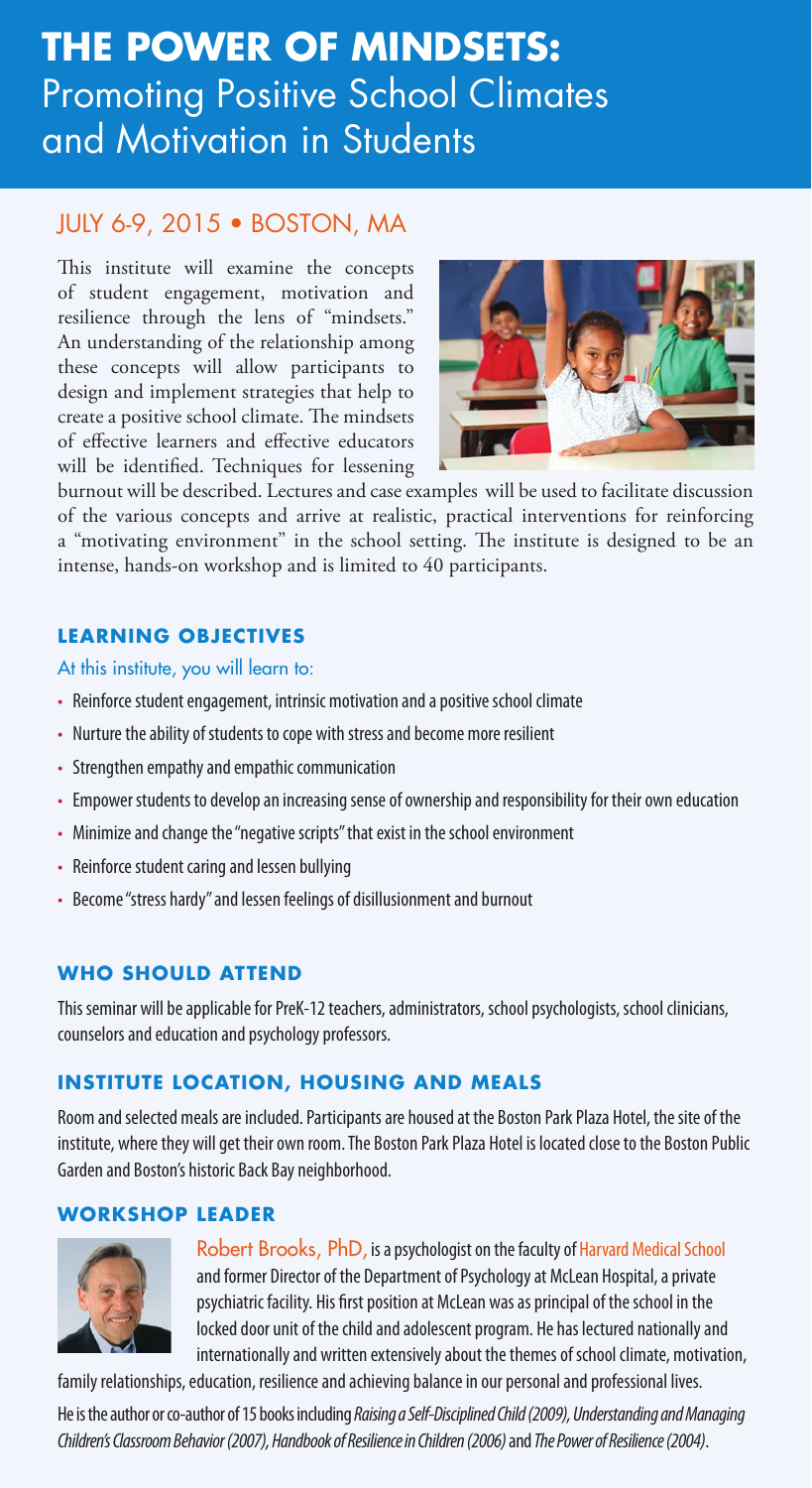# **THE NEUROPSYCHOLOGY OF LEARNING DISABILITIES:** Developing Interventions to Help Struggling Students

#### JULY 13-17, 2015 • WELLFLEET (CAPE COD), MA

This institute will focus on how to apply neuroscientific research to develop individualized interventions for students with learning disabilities. You will learn how to classify learning disorders into distinct categories or subtypes based upon critical neurodevelopmental markers inherent within the child. Dr. Feifer will show how to link each learning disorder's subtype in reading, writing, spelling and math with scores



of evidence-based interventions. The use of neuropsychological assessment will be discussed as the primary means to identify children who have not responded to standard protocol interventions. All participants will have the opportunity to create individualized interventions for children with learning needs. The institute is designed to be an intense, hands-on workshop with group projects and therefore is limited to 50 participants.

#### **LEARNING OBJECTIVES**

At this institute, you will learn to:

- Become proficient in understanding the neurological underpinnings of reading, math, written language and spelling disorders
- Recognize specific subtypes of reading, math, spelling and written language disorders in children
- Be able to link evidence-based intervention strategies with each learning disorder's subtypes
- Develop an appropriate assessment battery of children's learning needs based upon eight core cognitive constructs
- Present a specific case study and develop a research based intervention strategy to share with the class based upon the neurodevelopmental profile of the child
- Evaluate the relevance of neuroscience research for informing intervention decision making

#### **WHO SHOULD ATTEND**

This seminar will be applicable for all teachers, reading specialists, special educators, school administrators, school psychologists, clinical psychologists, speech and language therapists, school clinicians and college professors.

#### **INSTITUTE LOCATION, HOUSING AND MEALS**

This summer program takes place at the Wellfleet Preservation Hall in Wellfleet, MA on Cape Cod. Housing is *not*  provided for this summer institute and you will need to arrange this yourself. Check LearningAndTheBrain.com for recommendations of nearby housing options. Continental breakfast will be provided at the institute.

#### **WORKSHOP LEADER**



Steven G. Feifer, DEd, NCSP, ABSNP, is an internationally renowned speaker and author in the field of learning disabilities who has authored six books on learning and emotional disorders in children. He has 19 years of experience as a school psychologist, was voted the Maryland School Psychologist of the Year in 2008 and the National School Psychologist of the Year in 2009. He is also a diplomate in school

neuropsychology and a faculty instructor in the ABSNP school neuropsychology training program. Dr. Feifer currently works in private practice at the Monocacy Neurodevelopmental Center in Frederick, MD.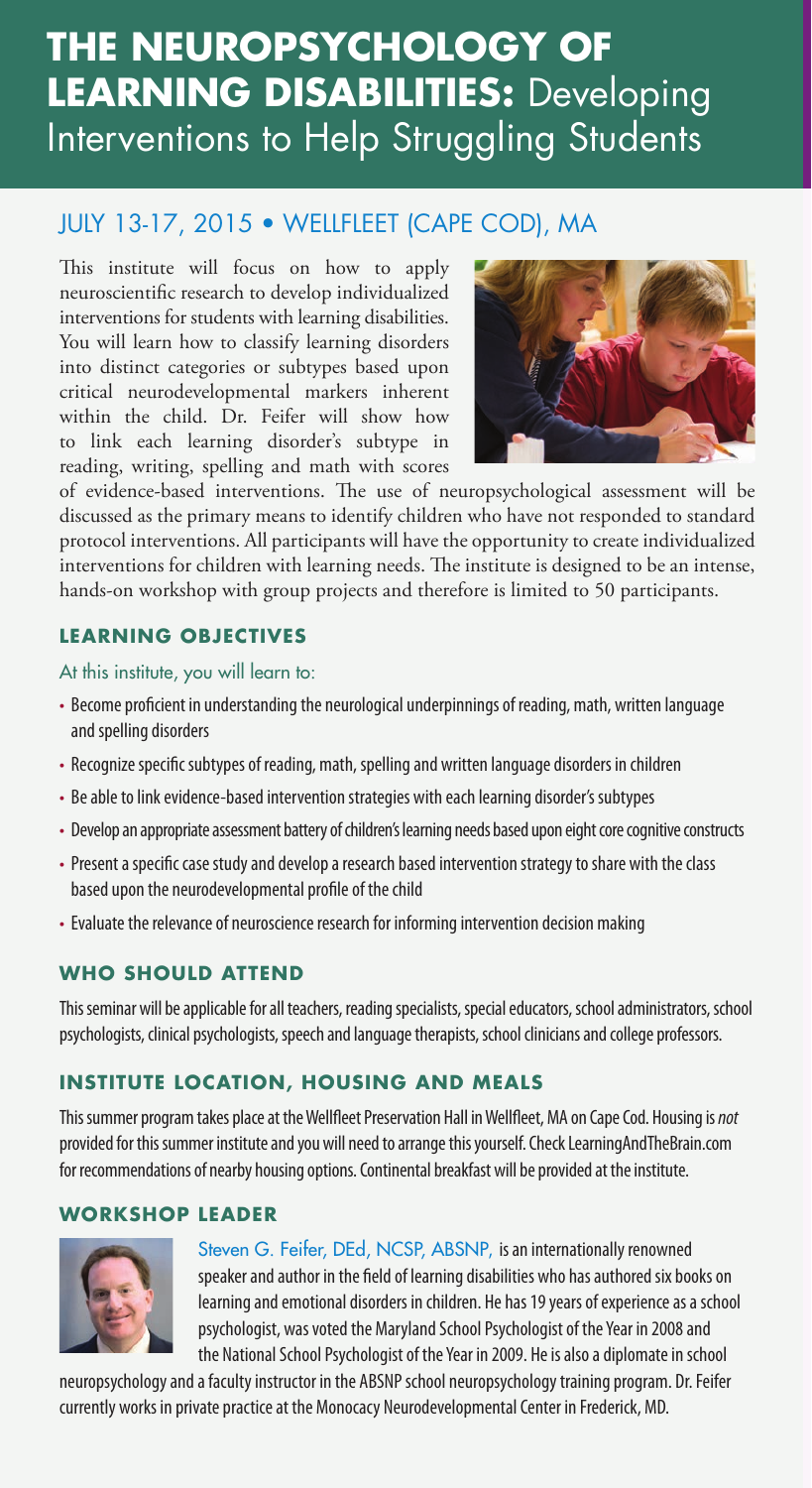## **NEUROSCIENCE AND CLASSROOM ENGAGEMENT:** Strategies for Maximizing Students' Attention, Focus and Potential

#### JULY 20-24, 2015 • SANTA BARBARA, CA

This institute will focus on the applications of neuroscience research to teaching and learning and examine ways to maximize and maintain student attention, focus and cognition. Brain imaging studies and cognitive neuroscience are providing a clearer picture of how individuals respond to sensory stimuli and perform cognitive tasks, which has allowed for a better understanding of



the brain's neural systems and how they relate to focus, learning and creative problem solving. Through lectures and facilitated discussion, participants will explore neuro*logical* approaches for understanding and meeting the diverse academic, social and emotional needs of students. The institute is hands-on and is limited to 40 participants.

#### **LEARNING OBJECTIVES**

At this institute, you will learn to:

- Examine ways to maximize and maintain student attention and focus
- Teach students at all grade levels about their brains to empower their learning
- Decrease the fear of mistakes to increase student and class participation
- Increase encoding and mental manipulation for memory retrieval and retention
- Employ brain-friendly strategies to advance student achievement and problem solving
- Use advances in neuroscience research to ignite student motivation and engagement
- Apply the benefits of the video game model, such as reaching individual challenge levels and self-recognition of incremental progress, to increase student motivation, effort and perseverance

#### **WHO SHOULD ATTEND**

This seminar will be applicable for PreK-12 teachers, administrators, school psychologists, school clinicians and education and college professors.

#### **INSTITUTE LOCATION, HOUSING AND MEALS**

Room and selected meals are included. Participants are housed on the campus of the University of California, Santa Barbara. The housing provided are individual rooms in undergraduate dormitory accommodations, steps from the Pacific Ocean and next to the institute location.

#### **WORKSHOP LEADER**



Judy A. Willis, MD, MEd, is an Adjunct Lecturer, Graduate School of Education, University of California, Santa Barbara, a neurologist and credentialed teacher. She has combined her training in neuroscience and neuroimaging with her teacher education training and years of classroom experience.

Dr. Willis has authored 6 books including *Research-Based Strategies to Ignite Student Learning (2006)* and *Learning to Love Math (2010)*. She is also a staff blogger at Edutopia, ASCD and *Psychology Today* and gives presentations and workshops around the world.